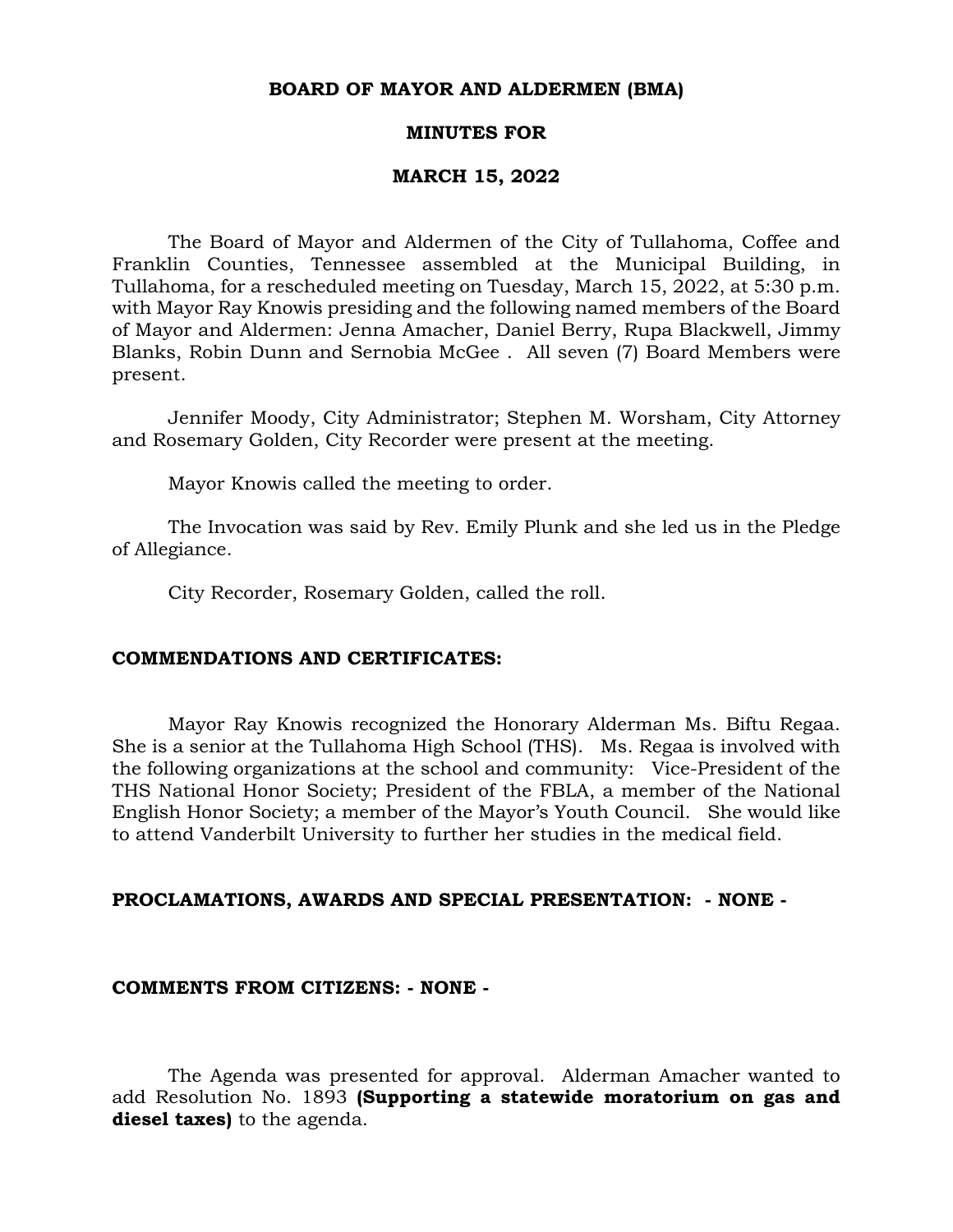A motion to approve the agenda as presented with the addition of Resolution No. 1893 was made by Alderman Blackwell and it was seconded by Alderman Amacher.

On roll call all members present voted aye and it was so ordered.

## **REPORTS FROM THE MEMBERS OF THE BOARD OF MAYOR AND ALDERMEN**

**ALDERMAN MCGEE** - Ms. McGee said she attended a Tullahoma Chamber of Commerce event; a Tullahoma Housing Authority meeting and the Motlow College Gala, an annual fund-raising event.

**ALDERMAN BERRY** - Mr. Berry stated he was absent last BMA meeting since he had to bury his grandfather. He stated he has been sick ever since and so he had nothing to report.

**ALDERMAN BLACKWELL -** Ms. Blackwell said prior to next week's Tullahoma Board of Education meeting there will be a ceremony to honor the Coleman's (the THS band directors). She said she recently volunteered at the Tullahoma Middle schools assisting students with "What healthy relationships should look like". Ms. Blackwell said she has received feedback on what type of investments the downtown merchants want to see over the next several years.

**ALDERMAN DUNN -** Ms. Dunn said the "Go Green" committee will be giving out free rain barrels (provided by Coca Cola and the River Network) at the Farmers Market on April 18, 2022.

**ALDERMAN AMACHER -** Ms. Amacher said she was absent last meeting due to personal issues; we all need a mental health day. She was a guest at the Motlow College Gala. She attended a recent Coffee County Commission meeting where they discussed the possibility of the consolidation of the Health Departments. Her small business "shout out" goes to a Ms. Tonia Berry. She is the owner of All Angles Body Contouring Studio located at 311 North Jackson Street. Ms. Amacher said she received a phone call from a downtown business regarding the columns/posts that are at the end of the Wall Street Alley, they want them removed.

**MAYOR PRO TEM BLANKS -** Dr. Blanks stated he had attended a Tullahoma Utility Authority meeting. He said, "Shop Tullahoma". Dr. Blanks said he also would like to see the columns/posts removed from the alley on Wall Street.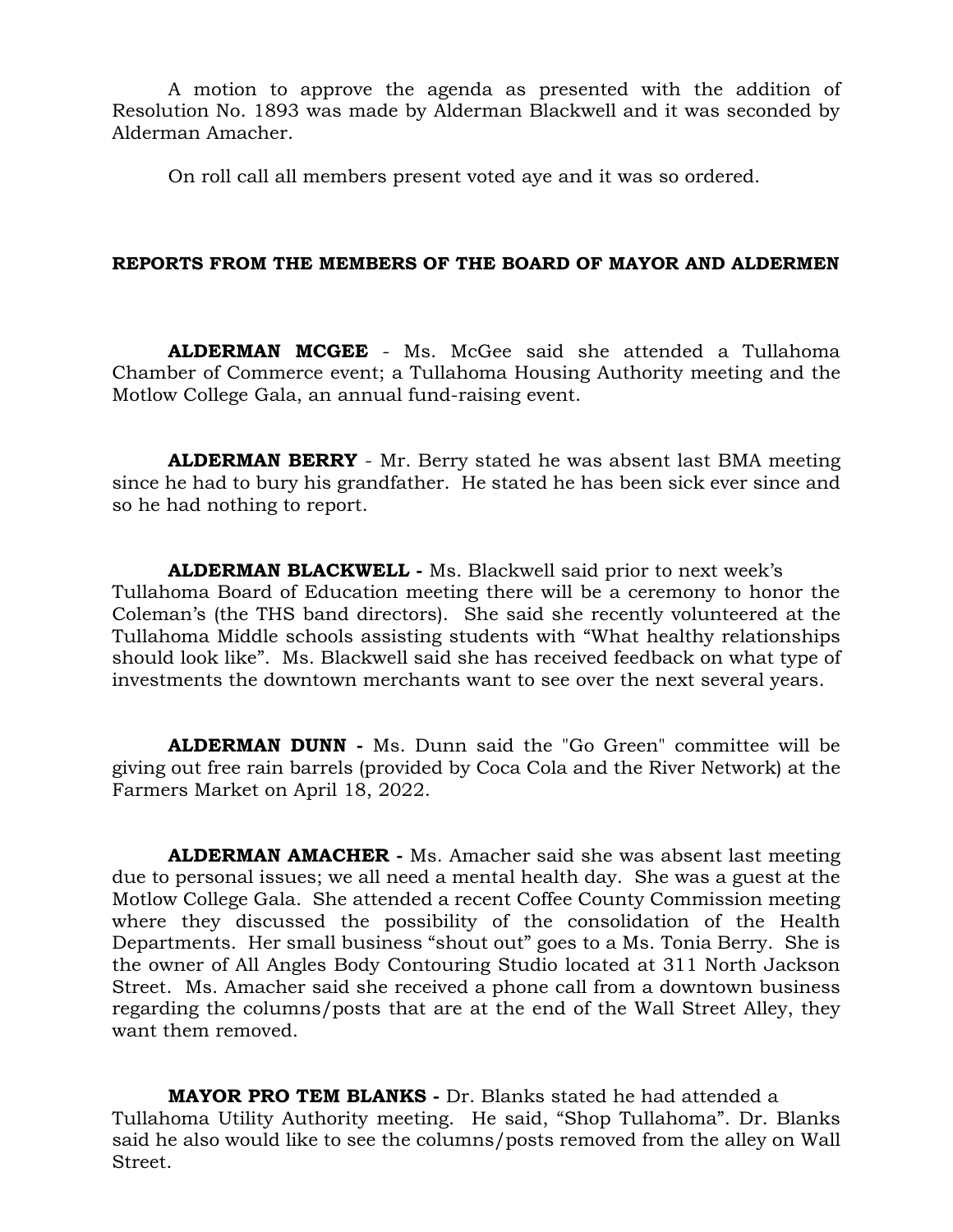**HONORARY ALDERMAN REGAA** – Ms. Regaa said last week the DECA organization competed at the state level. In addition; the FBLA organization will be competing in April at the state level. She stated students at the high school are working on a project to make a nice walking path from the band practice field to the school building. She is looking forward to attending college and using her skills to find solutions to public health issues.

**MAYOR RAY KNOWIS -** Mr. Knowis stated he is working with the Mayor's youth group to select the winners of the contest, "What I like most about Tullahoma". This contest was open to all students in grades K-5. He thanked Alderman Dunn for her help with organizing the recent Ted-X event at South Jackson Civic Center. Mayor Knowis said he attended an Airport Authority meeting. He stated the Tullahoma Rotary Club recently celebrated their 100-year anniversary and they intend to donate \$15,000 towards the beautification of the downtown area. Mayor Ray Knowis thanked Beverly Lee in her efforts to get Tullahoma recognized as one of the top five "Great American Defense Communities" in the United States.

 **CITY ATTORNEY -** Mr. Stephen M. Worsham stated he is working on several items for the City. He also thanked Ms. Beverly Lee, as she was instrumental in Tullahoma being named one of the "Great American Defense Communities".

**CITY ADMINISTRATOR –** Ms. Jennifer Moody stated the Fire Department will be having a promotional ceremony on Thursday, March 24, 2022, at 3:00 in this board room. She stated the Recreation Department and the Public Works Department worked together to get a mulch walking path installed at the Disc-Golf Park. The recreation department had 472 responses to their recent survey, and the number one request was to install bathrooms at the Johnson Lane Park facility. We have had several employees receive special certifications in the last few weeks.

## **CONSENT AGENDA:**

**ITEM NO. 22-31 – MINUTES OF THE FEBRUARY 28, 2022, REGULAR MEETING.**

**ITEM NO. 22-32 – JANUARY 2022 FINANCIAL REPORT.**

**ITEM NO. 22-33 – ANNOUNCE 4 VACANCIES ON THE TULLAHOMA ARTS COUNCIL.** 

**ITEM NO. 22-34 – APPROVE THE PURCHASE OF TWENTY-FOUR (24) MOTOROLA XPR 2500 IN-CAR RADIOS FROM MOBILE COMMUNICATIONS AMERICA FOR THE TULLAHOMA POLICE DEPARTMENT IN THE AMOUNT OF \$20,813.52.**

**ITEM NO. 22-35 – ACCEPT A DONATION IN THE AMOUNT OF \$15,000 FOR DOWNTOWN LANDSCAPING IMPROVEMENTS FROM THE TULLAHOMA NOON ROTARY CLUB.**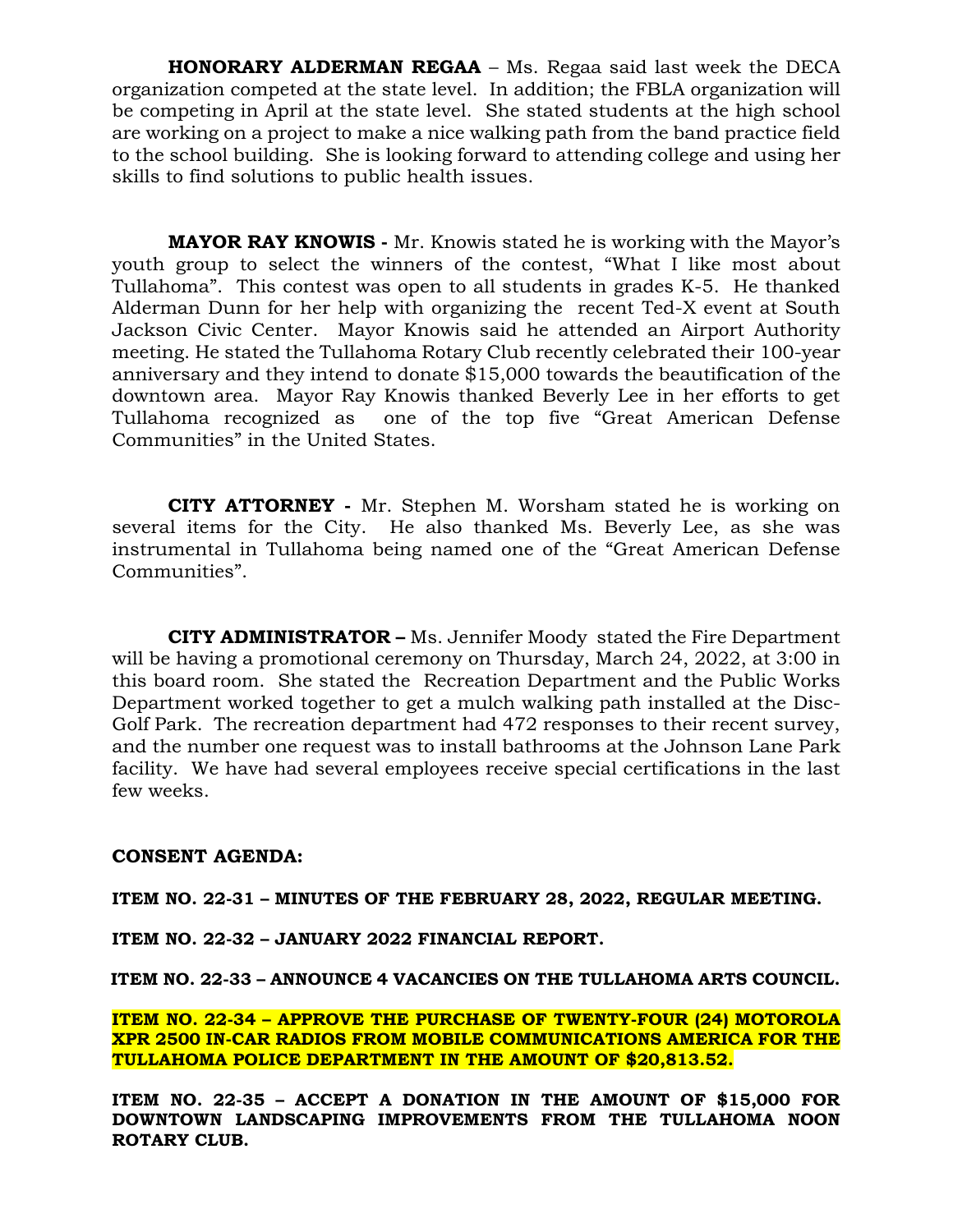Alderman Amacher asked for Agenda Item No. 22-34 to be pulled and put under the New Business Section of tonight's agenda for further discussion.

Mayor Ray Knowis read the captions for the items on the Consent Agenda.

A motion was made by Alderman Blackwell and seconded by Alderman Blanks to approve the items listed above on the consent agenda.

On roll call all members present voted aye and it was so ordered.

# **UNFINISHED BUSINESS:**

**ORDINANCE NO. 1572 – AN ORDINANCE OF THE CITY OF TULLAHOMA, TENNESSEE TO AMEND CHAPTER 2 (BOARD OF MAYOR AND ALDERMAN) OF TITLE 1 (GENERAL ADMINISTRATION) OF THE TULLAHOMA MUNICIPAL CODE TO PROVIDE THAT THE MAYOR, AT HIS DISCRETION, MAY ESTABLISH AND APPOINT A POLICY COMMITTEE AND AN INTERNAL AFFAIRS COMMITTEE FROM MEMBERS OF THE BOARD OF MAYOR AND ALDERMEN,** for approval on the second and final reading.

Mayor Ray Knowis read the caption for Ordinance No. 1572 and he stated the information can be found starting on page 17 of tonight's agenda.

A motion was made by Alderman Blackwell and was seconded by Alderman Dunn to approve Ordinance No. 1572 on the second and final reading.

City Administrator, Ms. Jennifer Moody, explained the reasons for the text amendments to this section of our code.

A discussion ensued.

Alderman Amacher made a motion to amend the wording (no less than the full/entire board), however this lacked a second, so it failed.

The question was called.

On roll call all members present voted aye and it was so ordered.

The original motion was called.

On roll call all members present voted aye and it was so ordered.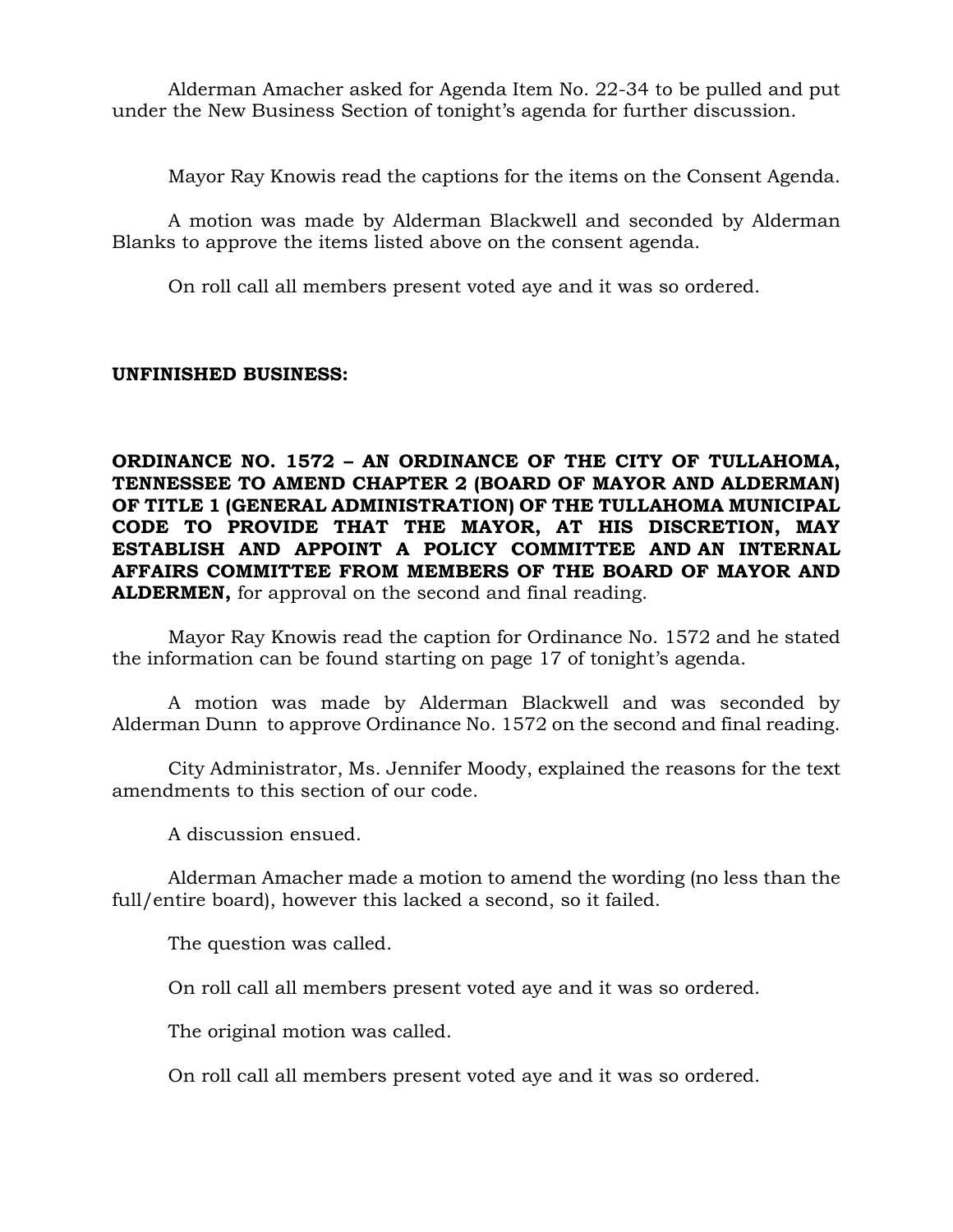**ORDINANCE NO. 1573 - AN ORDINANCE OF THE CITY OF TULLAHOMA, TENNESSEE TO AMEND SECTION 303 (NOISE CONTROL, GENERALLY) OF TITLE 11 (MUNICIPAL OFFENSES) TO ADD A PROHIBITION AGAINST LOUD ENGINE BRAKING AS SHOWN IN EXHIBIT A,** for approval on the second and final reading.

Mayor Ray Knowis read the caption for Ordinance No. 1573.

A motion was made by Alderman Blanks and was seconded by Alderman Blackwell to approve Ordinance No. 1573 on the second and final readings.

On roll call all members present voted as follows:

Aye(s): Berry, Blackwell, Blanks, Dunn, Knowis, McGee Nay(s): Amacher

The vote being six (6) ayes and one (1) nay; the motion passed and it was so ordered.

## **NEW BUSINESS:**

# **ITEM NO. 22-36 – CONSIDER APPROVAL OF AN AGREEMENT BETWEEN THE CITY OF TULLAHOMA AND TENNESSEE DEPARTMENT OF TRANSPORTATION FOR HIGHWAY-RAIL GRADE CROSSING IMPROVEMENTS IN THE AMOUNT OF \$167,730 WITH NO LOCAL COST SHARE. (CONTRACT #CRR070480)**

Mayor Ray Knowis read the caption for Agenda Item No. 22-36 and stated the backup information can be found in tonight's agenda packet starting on page 26.

A motion was made by Alderman Amacher and was seconded by Alderman Blackwell to approve and authorize the Mayor to sign an agreement with the Tennessee Department of Transportation, in the amount of \$167,673 for highway-rail grade crossing improvements in the City of Tullahoma.

On roll call all members present voted aye and it was so ordered.

**ITEM NO. 22-37 - CONSIDER APPROVAL OF A CONTRACT WITH THE AMERICAN FOR THE ARTS FOR A LOCAL ECONOMIC IMPACT STUDY OF THE ARTS WITH THE TULLAHOMA ARTS COUNCIL. THE TOTAL COST IS \$1,800.**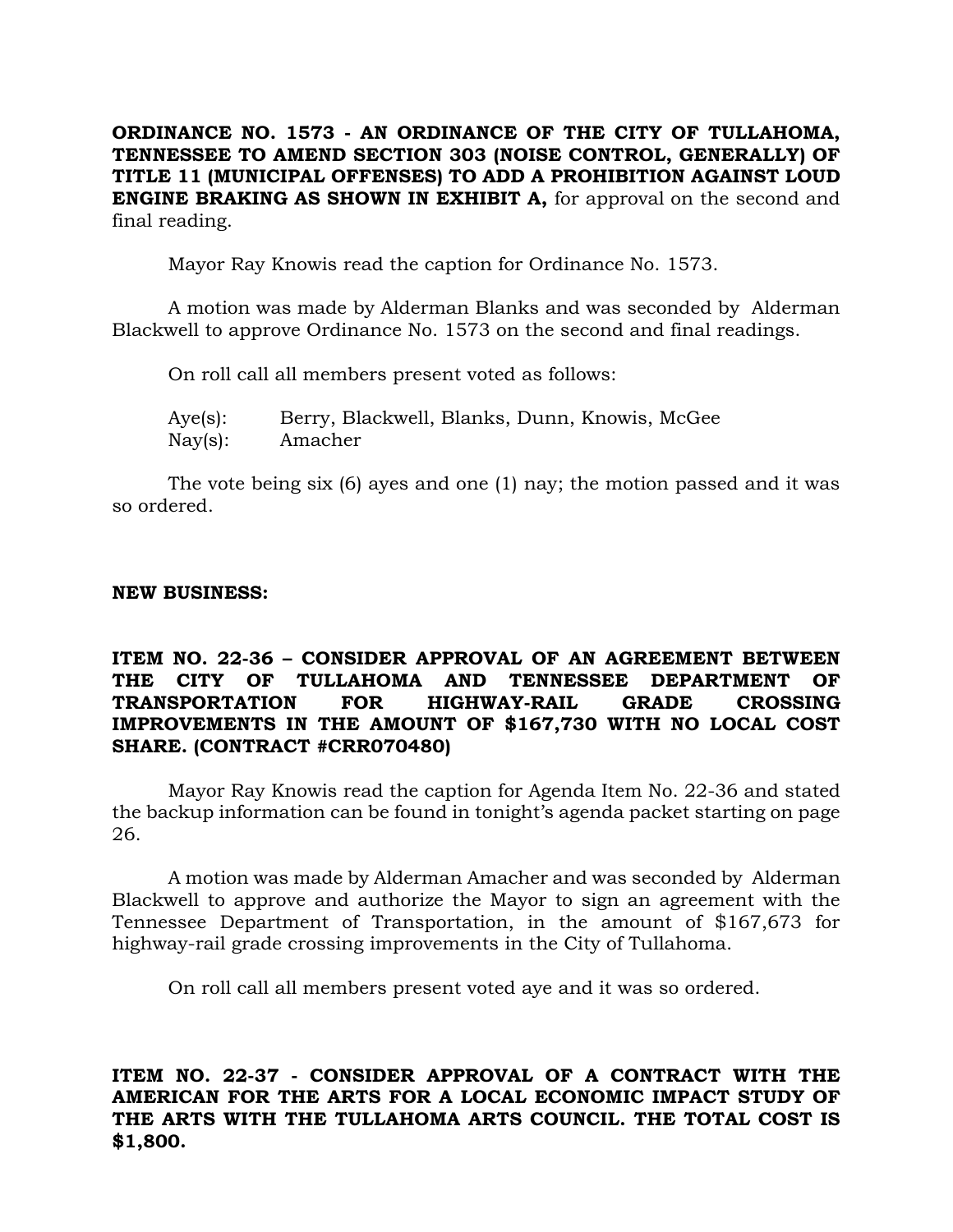Mayor Ray Knowis read the caption for Agenda Item No. 22-37.

A motion was made by Alderman Blackwell and was seconded by Alderman Dunn to approve the contract with the American for the Arts (AFTA) for a local economic impact study of the arts.

City Administrator, Ms. Jennifer Moody, gave a brief explanation and then deferred to Mr. Greg Gressel, the Director of the Arts Council for a more detailed explanation.

On roll call all members present voted aye and it was so ordered.

# **ITEM NO. 22—38- CONFIRM THE TULLAHOMA AREA ECONOMIC DEVELOPMENT CORPORATION (TAEDC) EXECUTIVE DIRECTOR AS RECOMMENDED BY THE TAEDC BOARD AND CITY ADMINISTRATOR.**

Mayor Ray Knowis read the caption for Agenda Item No. 22-38.

A motion was made by Alderman Blanks and was seconded by Alderman Blackwell to confirm the appointment of a new Executive Director of the Tullahoma Area Economic Development Corporation (TAEDC) as recommended by the City Administrator and TAEDC Board.

City Administrator, Ms. Jennifer Moody, gave her recommendation and had words of encouragement for Mr. Winston Brooks.

On roll call all members present voted aye and it was so ordered.

# **RESOLUTION NO. 1893 – A RESOLUTION BY THE BOARD OF MAYOR AND ALDERMEN TO SUPPORT A STATEWIDE MORATORIUM ON GAS AND DIESEL TAXES.**

Mayor Ray Knowis read the caption for Resolution No. 1893.

A motion was made by Alderman Blackwell and was seconded by Alderman Amacher to adopt Resolution No. 1893.

A discussion ensued.

On roll call all members present voted aye and it was so ordered.